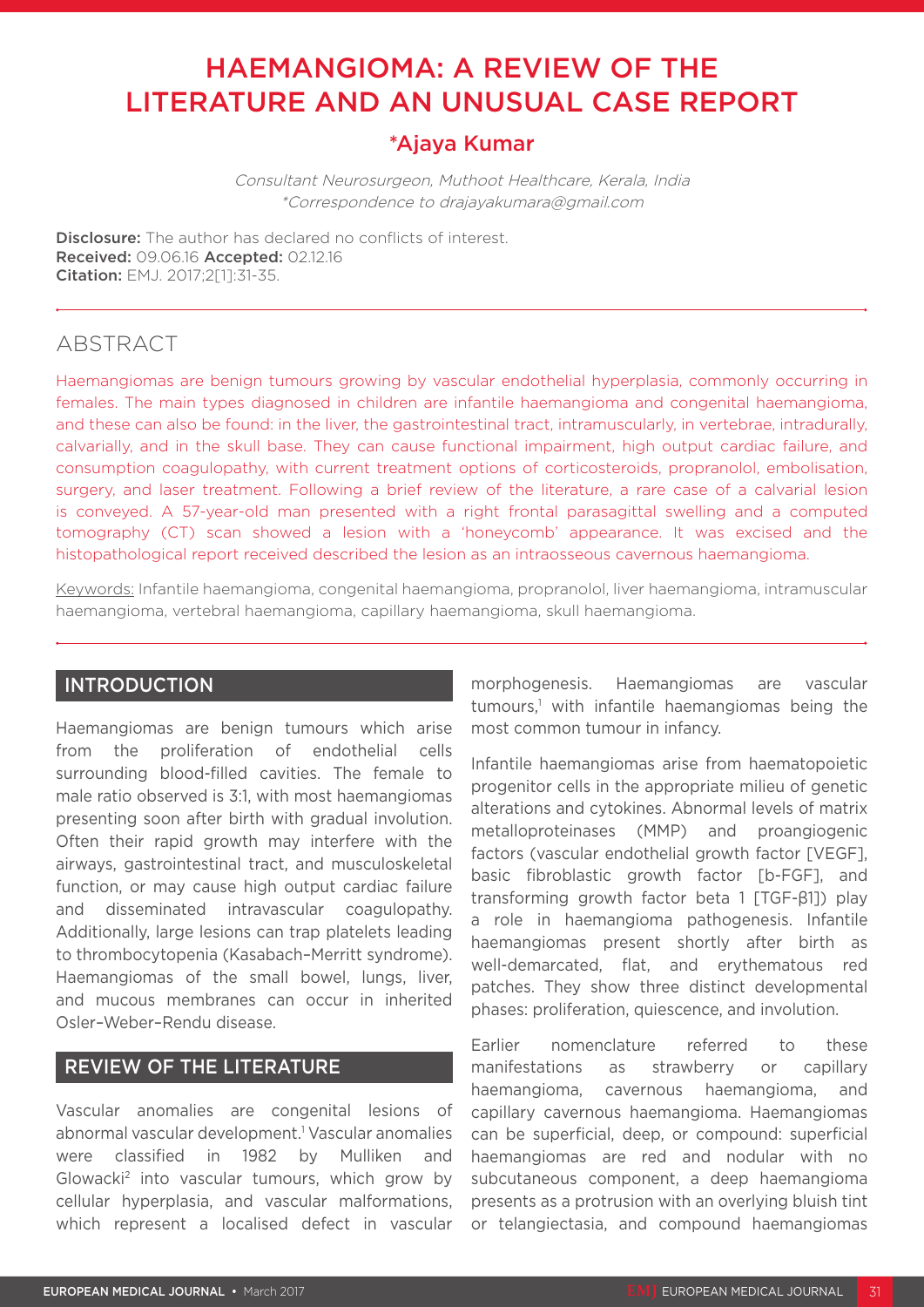have both deep and superficial components. Nearly 10% of children require intervention because of bleeding, ulceration, visual axis obstruction, airway obstruction, high-output cardiac failure, or risk of permanent disfigurement. Kasabach–Merritt syndrome, a potentially life-threatening coagulopathy characterised by enlarging haemangioma with severe thrombocytopenia, is associated with kaposiform haemangioendothelioma, tufted angiomas, and rarely with congenital haemangiomas.<sup>3</sup>

Corticosteroids, interferon, and vincristine have been used successfully for substantial and life-threatening disease. Topical corticosteroids have minimal efficacy; intralesional triamcinolone (3 mg/kg) can decrease tumour size in 75% of cases and intralesional steroid treatment is an option for focal haemangiomas of the parotid, nasal tip, subglottis, and eyelid. Oral prednisolone 3 mg/kg/day for 1 month is useful for haemangiomas >4 cm. Surgical management involves excision, laser treatment, or both. For large lesions causing high output cardiac failure, embolisation can be considered for initial control of cardiac overload.

In 2008, regression of a facial haemangioma was noted in a child being treated with propranolol for obstructive hypertrophic myocardiopathy. Since then, propranolol has been introduced as a primary treatment for complicated haemangioma.4 Propranolol is effective during the proliferative phase of growth and a dosing regimen of 1 mg/kg/day is commenced initially, increased to 2 mg/kg/day at 1 week if this is well tolerated. The indications for therapy are ocular involvement, airway compromise, presence of ulceration, functional impairment, or a combination of the above. Well-documented side effects reported include hypoglycaemia, gastrointestinal upset, and bronchospasm.

Congenital haemangiomas arise in the fetus, are fully grown at birth, and do not have postnatal growth. The major types observed (depending on clinical progression) are: rapidly involuting congenital haemangioma, which involutes within the first few months of life, and non-involuting congenital haemangioma, which is persistent. Partially involuting congenital haemangiomas are congenital haemangiomas with overlapping features,<sup>5</sup> and usually, these do not require resection, however this may be needed in some non-involuting congenital haemangiomas.

Liver haemangiomas are the most common benign liver tumours. These lesions are usually incidental findings of imaging studies of the abdomen performed for other reasons.<sup>6</sup> Hepatic haemangiomas can be classified into three morphological patterns: focal, multifocal, and diffuse. Focal hepatic haemangiomas are the hepatic form of cutaneous, rapidly involuting congenital haemangiomas and focal haemangiomas are fully grown at birth, but regress faster during development. In contrast, multifocal and diffuse hepatic haemangiomas are true infantile haemangiomas, undergoing parallel phases of growth and involution.7 Liver haemangiomas can be readily diagnosed by ultrasound or multiphase contrast-enhanced helical computed tomography (CT) scans. The indications for surgical resection are progressive abdominal pain in combination with size >5 cm. Haemangioma of the upper gastrointestinal tract is a rare cause of bleeding.<sup>8</sup> Bleeding is often recurrent and diagnosis is often delayed for months to years. It should be considered in patients with recurrent gastrointestinal bleeding and negative conventional investigations. Mesenteric angiography may be the only investigation which will identify these lesions and results after excision are excellent.

Chronic pain and a new mass are the most common presenting symptoms;<sup>9</sup> intramuscular haemangiomas present with muscular pain in particular. Pain is often exacerbated with exercise of the involved muscle due to the vascular dilation and increased regional blood flow. Clinical findings that support the diagnosis of haemangioma include isolated pulsations, extremity enlargement when dependent and regression when elevated, compressibility, increased temperature, muscle contracture, tenderness on palpation, and muscle weakness. Magnetic resonance imaging (MRI) is the diagnostic procedure of choice, as it reliably differentiates haemangiomas from malignant tumours without the need for a biopsy. A T1-weighted axial MRI through the haemangioma is very slightly hyperintense to muscle and shows multiple interlacing vascular channels of the lesion. Conservative management is the first-line of treatment for nearly all isolated intramuscular haemangiomas and rapid tumour growth, intractable pain, risk of local skin necrosis, thrombocytopenia, cosmetic or functional impairment, or suspicion of malignancy may necessitate surgical intervention.

Vertebral haemangiomas are recognised as one of the commonest benign tumours of the vertebral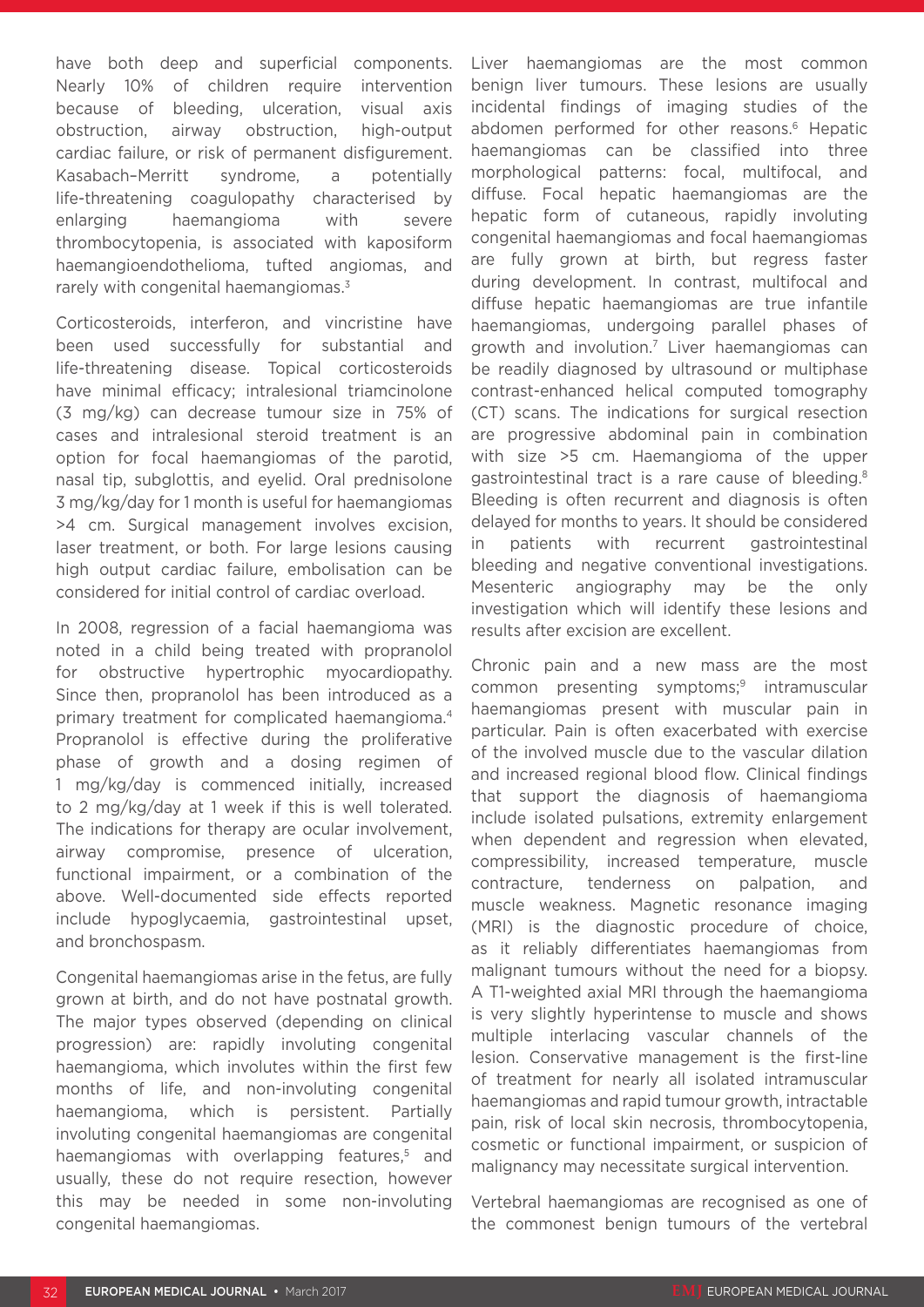column.10 These predominantly affect the thoracic and lumbar vertebrae, with cervical involvement being rarer. These can become symptomatic and cause neurological deficit through any of the following four reported mechanisms: i) epidural extension; ii) expansion of the involved vertebra causing spinal canal stenosis; iii) spontaneous epidural haemorrhage; and iv) pathological burst fracture. The lesion most frequently occurs in the vertebral body and the radiological features of vertebral haemangiomas includes reduced bone density between much denser vertical trabeculae. This 'jailhouse' pattern was reportedly based on the lamellar arrangement of cancellous bone around space containing vessels. Surgical intervention is warranted in vertebral haemangiomas presenting with neurological complications. Decompression of the cord can be accomplished with a laminectomy, or corpectomy with instrumentation.

Capillary or cavernous haemangiomas have been rarely encountered in the spinal intradural space and in the *cauda equina*. Clinical features present as lower back pain, radicular pain, paresthesias, decreased sensation, motor weakness, a positive Lasegue's sign, urinary retention, retrograde ejaculation, and impotence.11-13 MRI reveals an intradural, well-circumscribed, contrast-enhancing mass, with a surgical approach performed through laminectomy. The appearance of the tumour is pinkish-red and is found attached to one root. Histologically, there is proliferation of capillary-sized vessels lined by flattened endothelial cells, indicating capillary haemangioma.

Intraosseous haemangiomas are rarely seen in the calvarium.14-16 The parietal bone is the most commonly involved, followed by the frontal bone and less frequently by the occipital and temporal bones. A history of trauma seems to be related in some cases reported within the literature. Loss of vision and proptosis have appeared when the bone lesion involves the orbital, mandibular, or maxillary bones. Excessive bleeding can occur as a major complication at the time of surgery and after tooth extraction. Facial nerve paralysis or hearing loss can develop with temporal bone involvement of intraosseous haemangioma, with CT scans showing osteolytic lesions replacing normal bone tissue. The differential diagnoses for intraosseous haemangioma include fibrous dysplasia, osteoma, Langerhans cell histiocytosis, and multiple myeloma. Fibrous dysplasia exhibits a 'ground glass appearance'; on the other hand, intraosseous haemangioma demonstrates a 'honeycomb' appearance, which is the scattering of radiodense spots within the radiolucent hollow. The treatment of choice for intraosseous haemangioma is en bloc resection with an adequate normal bone margin and the bony defect can be reconstructed by various methods. Other therapeutic methods include curettage, radiotherapy, and embolisation.



Figure 1: CT scan showing 'honeycomb' lesion of the skull. CT: computed tomography.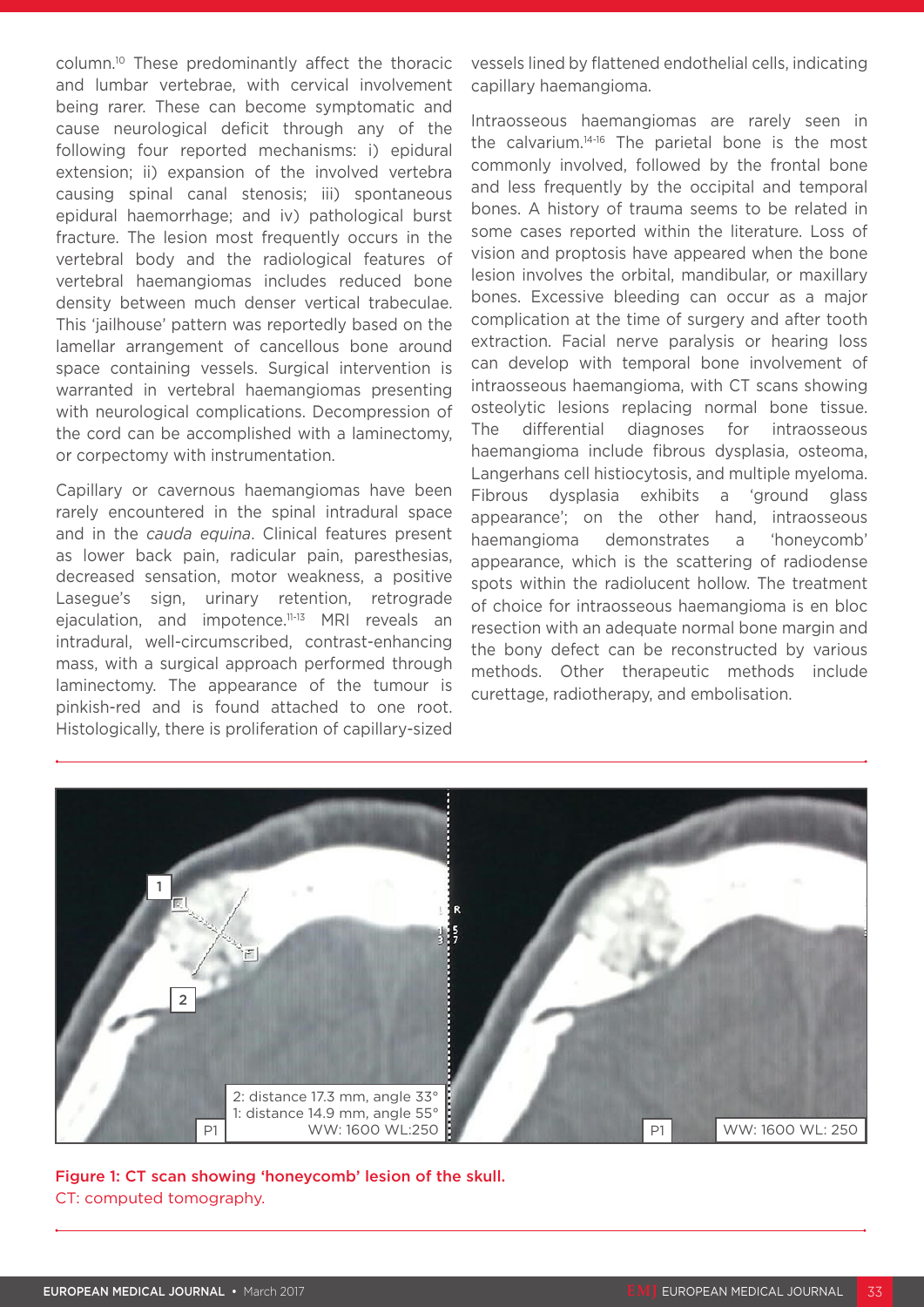

Figure 2: Preoperative picture of swelling.



Figure 3: Histopathology of a cavernous haemangioma. Histopathology performed by Dr Mary Mathew, Consultant Histopathologist, Muthoot Healthcare, Kerala, India.

Skull-base haemangiomas have been reported to arise from the occipital condyle, causing neck pain and torticollis, from the foramen magnum and clivus causing basilar impression, and from the orbitosphenoid ridge and orbital roof causing progressive proptosis and visual loss.17 In MRI the lesion usually appears mottled and heterogeneous

with both increased and decreased signal intensities on both T1 and T2-weighted images. Grossly, it appears as soft, rubbery, vascular tissue separated by thin bony trabeculae. Intraoperatively, the lesion appears as 'moth-eaten' bony interstices or white coral filled with vascular soft tissue. Microscopically, intraosseous cavernous haemangiomas are composed of thin-walled vascular channels lined by a single layer of flattened endothelial cells interspersed among bony trabeculae. The surgical approach becomes more difficult for extensive skull base haemangiomas. Successful excision requires the appropriate microsurgical skull base approach and technique. Radiation therapy remains a viable option for unresectable skull base lesions or residual tumours from subtotal resections.

### CASE REPORT

A 57-year-old man presented with right parasagittal swelling which had increased in size. It was measured as 2x2 cm, hard in consistency, and non-mobile. A CT scan showed mixed density swelling in the right high frontal bone, involving the diploë but not eroding into the intracranial space. The appearance was honeycomb-like, with radiodense spots in radiolucency (Figure 1). Surgery was performed under local anaesthesia with a longitudinal incision made. Hard nodular swelling was seen within the skull (Figure 2). It was 'nibbled' and drilled until normal-looking bone was seen around the area. Bone wax was used for haemostasis and the wound healed. Histopathological examination showed bony trabeculae separated by widened marrow spaces containing scanty marrow elements. The marrow was replaced by a cavernous type of vascular spaces lined by plump endothelial cells and filled with blood, diagnostic of intraosseous cavernous haemangioma (Figure 3).

### **CONCLUSION**

Haemangiomas, although benign tumours of the vascular endothelium, can cause functional impairment and life-threatening complications. Medical, surgical, and embolisation treatments are current options. Haemangiomas of the liver, gastrointestinal tract, muscle, vertebra, cauda equina, calvarium, and the skull base have been described, although skull haemangiomas are rare; the treatment for these is excision.